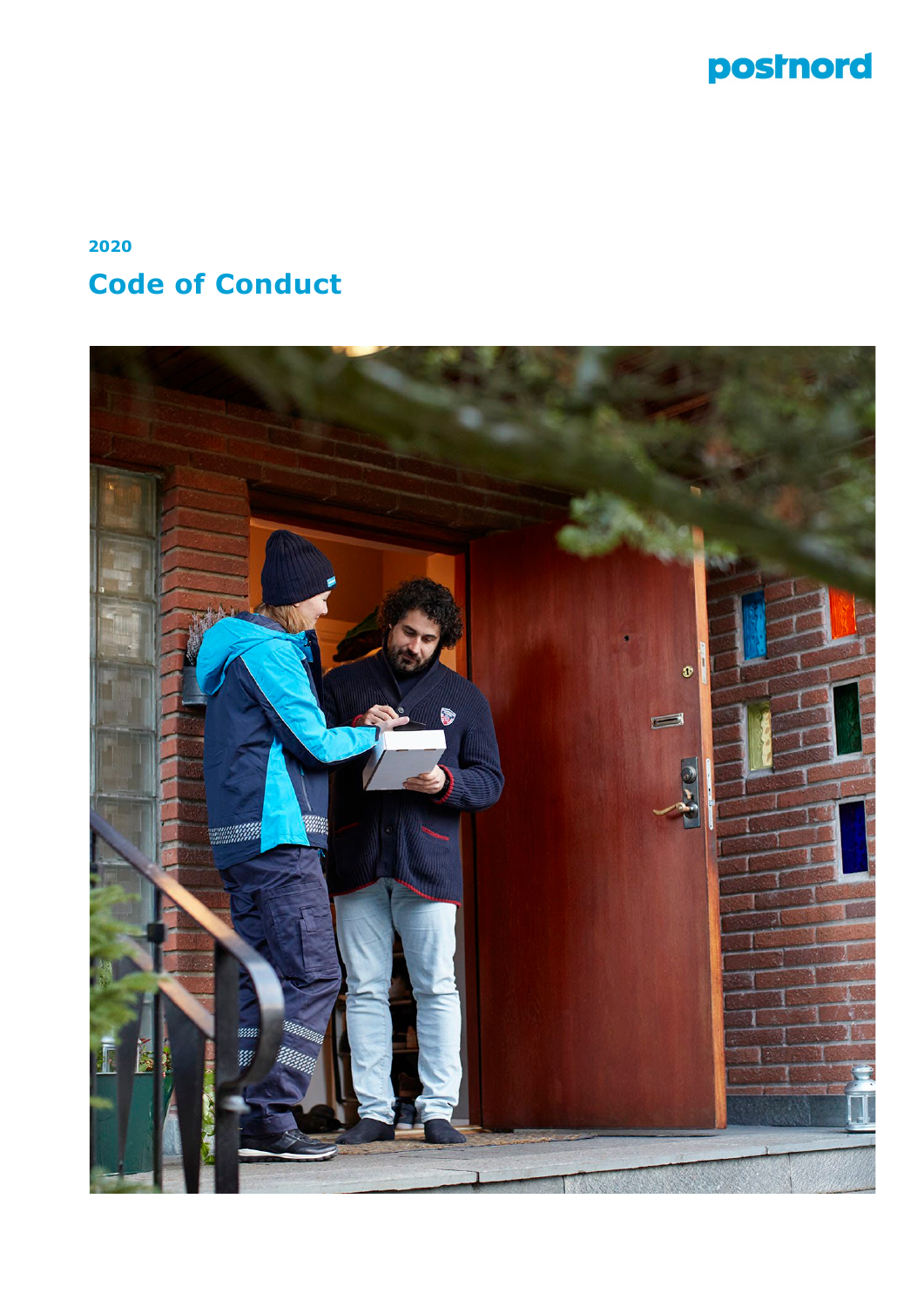# **Message from the CEO**

April 22, 2020 Page 2/9

# **Dear PostNord employees,**

Both as individuals and as a business, we are defined by our actions. This is why it is crucial that the actions we take are the right ones. We all work hard to deliver on PostNord's purpose to make everyday life easier. PostNord's values – present, reliable and sustainable – are fundamental to our core activities of delivering parcels and letters. Our values guide us in our day-to-day activities and represent what we want to be recognized for by our customers and the society as a whole.

But values do not always give clear guidance on what to do in specific situations. This is why this Code of Conduct sets out which legal requirements and internal rules are key to our operations, and what behavior is expected from all PostNord employees and business partners in those areas. It has been adopted by the Board, which should be taken as a signal of importance. Every employee has the responsibility to familiarize themselves with and follow this code, and a special responsibility lies on our managers. PostNord expects our leaders to be accountable, brave and committed. In the area of this Code of Conduct, this means that we expect our managers to be role models in acting responsible and to take it upon themselves to ensure that their teams are equipped with the necessary tools to be able to comply with this code. It also means that they should always be open to discuss this code and any questions that may arise with their employees, regardless of the sensitivity or potential consequences of the subject.

I am confident that all PostNord employees want to do what is right and behave responsibly in interactions with colleagues, customers and suppliers. Let this code become part of your daily work and a means of steering us, so that we will receive the confidence that we seek from the outside world!

Annemarie Gardshol *Group CEO and President*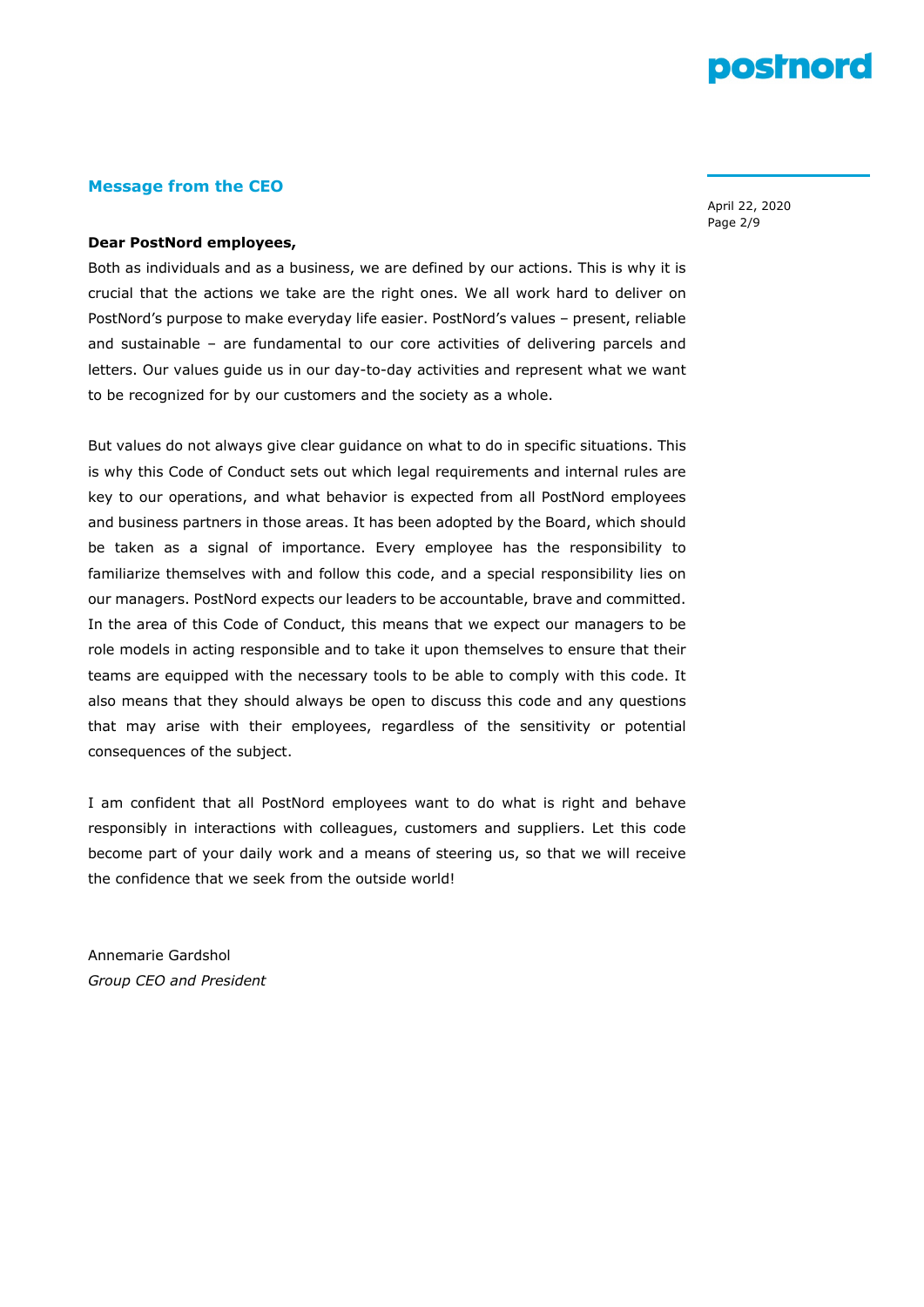# **Introduction to the Code of Conduct**

April 22, 2020 Page 3/9

#### **Code of Conduct and relationship to other laws and regulations**

This code sets out what conduct is expected of PostNord and its employees. The code is applicable to all employees, regardless of their terms of employment. PostNord also demands that our business partners – including suppliers, agents, contractors and other external parties – follow all relevant parts of the code by signing our Code of Conduct for Suppliers<sup>1</sup>. The code may be supplemented as needed by policies, instructions and guidelines that constitute more detailed internal regulations.

The code represents a minimum standard and therefore needs to be adhered to, even if local legislation stipulates a lower standard. PostNord complies - and expects all its employees and business partners to comply - with applicable laws and regulations.

#### **Roles and responsibilities**

The code is adopted by the Board of Directors. The CEO has ultimate responsibility for implementation of the code and compliance by all employees of the PostNord organization, as well as for incorporation of relevant parts into agreements with PostNord's business partners. The CEO is responsible for ensuring that the code is regularly reviewed and revised as needed.

The Group Leadership Team and all managers must serve as positive role models. Managers are expected to introduce new employees to the code during their onboarding, as well as have a regular dialogue about its relevance in day-to-day duties. Compliance with the code and following mandatory trainings must also be addressed during performance reviews.

It is the responsibility of all employees to be familiar and comply with the code. All employees are to follow the mandatory Code of Conduct training. Employees can always bring up questions about the code with their immediate manager but can also address the Head of Compliance. Non-compliance can lead to disciplinary actions, up to and including termination of employment.

<sup>1</sup> PostNord has two Codes of Conduct for Suppliers: i) the Code of Conduct for Suppliers and ii) the Code of Conduct for Suppliers of Road Transport. When this document is referring to Code of Conduct for Suppliers, it covers both codes. Depending on the service our business partner delivers (road transport or "other services"), one of the two codes applies.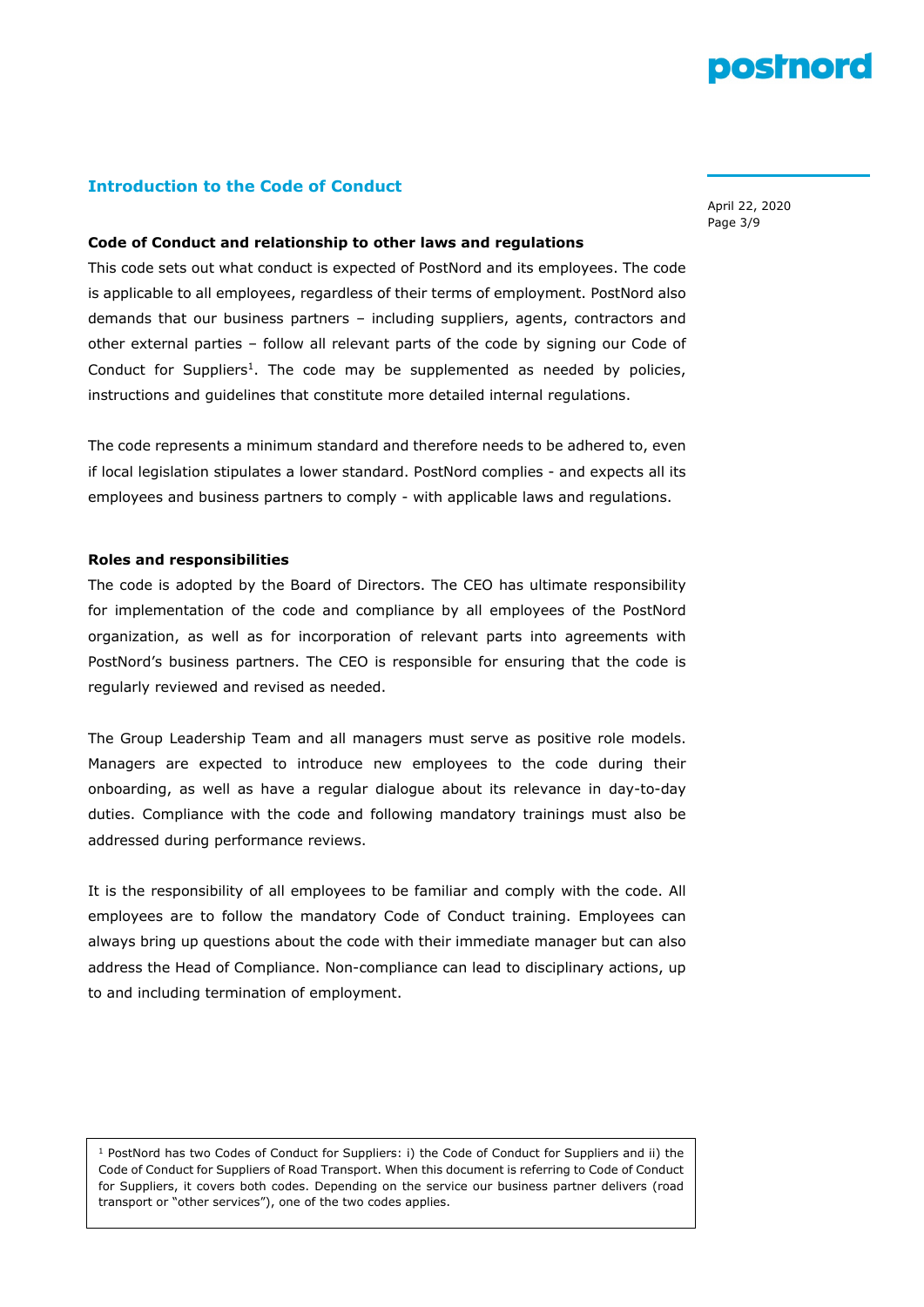

#### **Reporting violations of Code of Conduct and Whistleblowing**

Employees and business partners that are aware of or suspect violations of the code have the responsibility to raise these issues. The earlier a problem is discovered, the better chance we have to repair the situation. Wherever possible, reporting should be done to the immediate manager, HR, or a member of the local management team. However, if for any reason the employee or business partner does not feel comfortable using these channels, they can also make use of the whistleblower channel. The Whistleblower portal is available at:

### [https://postnord.whistleblowernetwork.net](https://postnord.whistleblowernetwork.net/)

PostNord will not accept any form of retaliation against whistleblowers and has internal procedures in place to safeguard whistleblowers. Any employee who engages in retaliation will face disciplinary action, up until termination of employment.

# **Business ethics**

PostNord is strongly committed to upholding the highest ethical standards in every aspect of our business. Our owners require PostNord to be a role model for sustainable business, for which strong business ethics among employees are fundamental.

#### **Anti-corruption**

PostNord has a zero-tolerance policy when it comes to bribery and other types of corruption. PostNord does not accept any attempt at improper influence on the part of current or prospective business partners, customers or other stakeholders. No employee or business partner may accept, approve a promise of or demand any type of benefit that may be perceived as corruption. Neither our employees nor business partners<sup>2</sup> who represent PostNord may be the target of improper influence. Similarly, employees and business partners who represent PostNord may not act in a way that attempts to improperly influence the decisions of others or can be perceived as doing so.

A benefit is improper, or may be perceived as being, if it encourages the recipient to perform their duties in a manner that is disloyal to their employer. A benefit does not need to have financial value in order to be improper. Particular caution must be taken when interacting with government or public officials; providing gifts to public persons is illegal in many countries and should therefore be avoided. PostNord External Benefits and Business Entertainment Instructions further details what can and cannot be accepted. As guidance, benefits should never exceed the (equivalent of) 500 SEK. If an employee has doubts whether a gift or other type of benefit is improper, it should always be discussed with the manager. In case of doubt, the most appropriate decision is always to abstain.

April 22, 2020 Page 4/9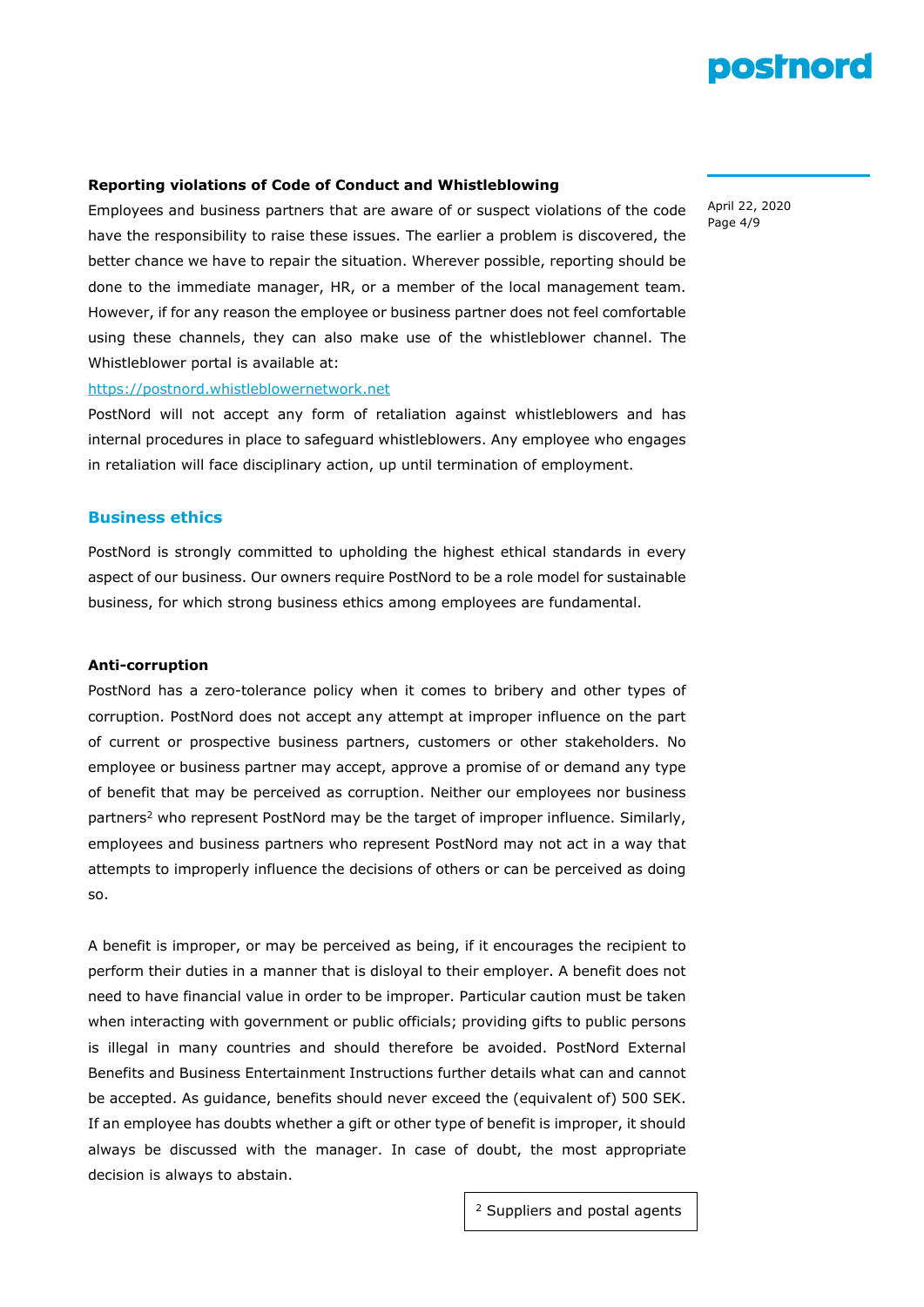#### **Conflicts of interest**

Business decisions must always be based on objectives reasons and may not be influenced by personal interest that are not relevant to PostNord business. A conflict of interest can for example arise because of a private or family relationship, or a financial interest in a company that has business relationships with PostNord. If a risk of conflict of interest arises, an employee must always notify their immediate supervisor in advance so that appropriate action can be taken. Employees should disclose financial interests they, a family member or close friend have in a company that has business interactions with PostNord, and where they can personally impact the business with that company. When employees want to hire a family member or close friend, this should be discussed in advance with their immediate supervisor and HR. In order to further prevent conflict of interests, employees are obliged to inform PostNord for employment in addition to their employment at PostNord (e.g, consultancy, board membership, second employment).

#### **Competition**

Effective competition is a key component of a well-functioning economy. It promotes innovation and increases the range of services that are being provided, which benefits both consumers and the community in general. PostNord will not conduct nor tolerate any activities that restrict effective competition. PostNord has a special compliance program in place to ensure employees are aware that discussions or agreements with actual or potential competitors on pricing, market sharing, or otherwise exchange of competitively sensitive information are strictly forbidden. Employees that work in areas where competition law concerns can arise, are expected to be familiar and comply with the PostNord Competition Law Policy.

#### **Confidential information and insider trading**

All employees and business partners of PostNord that have access to confidential information must always act prudently and not share confidential or proprietary information with uninformed colleagues or un-authorized third-parties, unless specifically authorized to do so.

Given that PostNord has issued bonds on the NASDAQ Stockholm, it must meet separate requirements for disclosure and handling of insider information. Insider information refers to a fact, development or circumstance that has not yet been made public or is not generally known. The fact must also be important enough as to materially affect the price of the bonds. PostNord complies with all insider trading laws and regulations, and employees and business partners must not use inside or otherwise sensitive information for personal gain, or influence others decision to trade in bonds. PostNord Disclosure and Insider Trading Policy contains additional details on the topic.

April 22, 2020 Page 5/9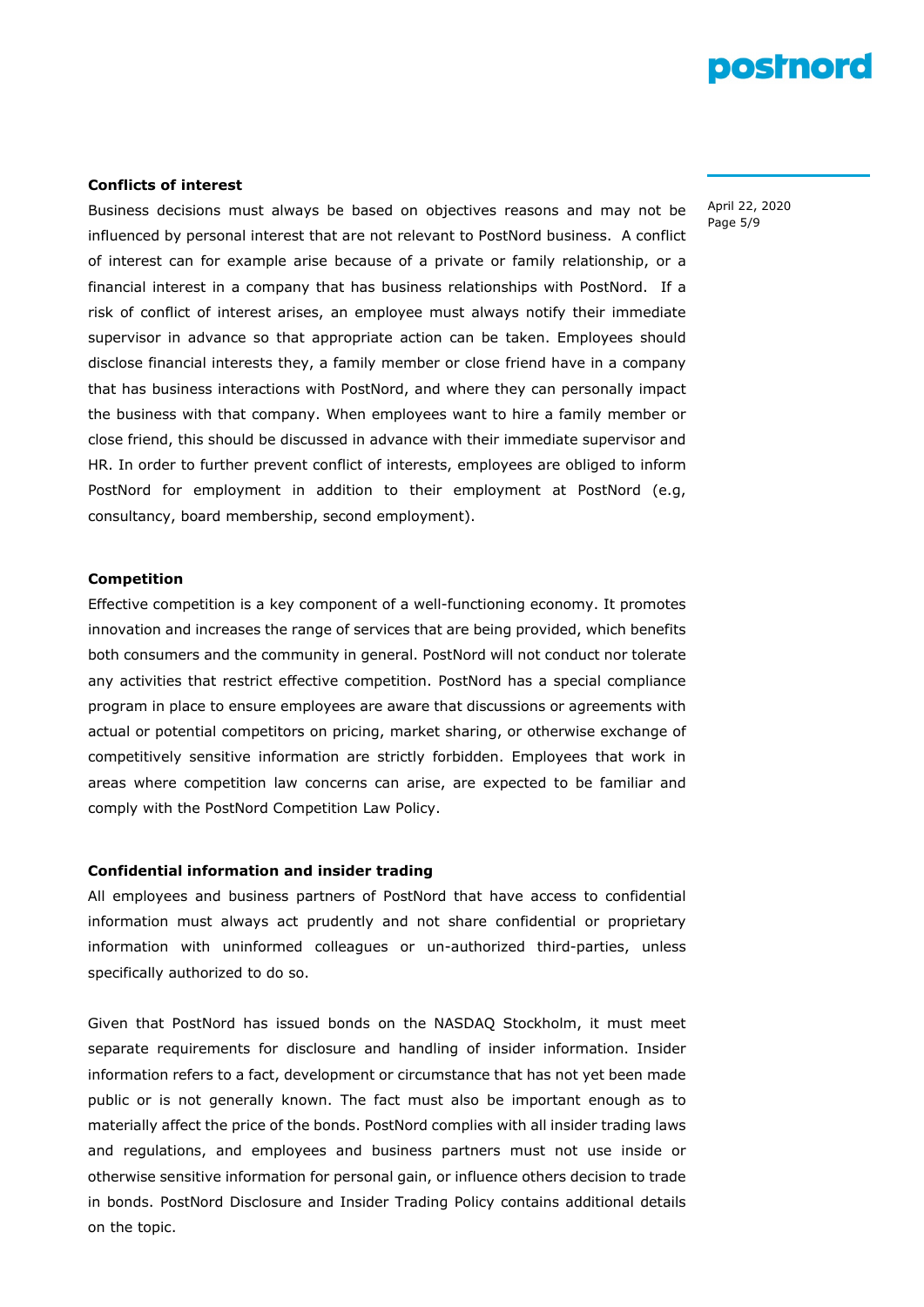#### **Privacy and data protection**

PostNord respects every individual fundamental right to protection of personal data and complies with data privacy laws such as GDPR concerning collecting, processing, and retaining of personal data. Employees that work with personal data must always handle information in line with the instructions given by PostNord. All processing of personal data must be justified and used for specified and legitimate business purposes only. Discovered or suspected breaches of data privacy must immediately be reported to the IT Service Desk.

### **Trade rules and sanctions**

As a global provider of logistic services, PostNord must comply with international trade rules and sanctions. Trade sanctions can prohibit to conduct business in certain countries, or to do business with certain individuals or organizations. Employees that work in areas that may be affected by trade sanctions must be aware of and follow PostNord's Trade Sanctions Policy.

### **Political contributions and activities**

PostNord observes neutrality with regard to political parties and candidates. Political lobbying, as part of a legitimate business activity, is done in a transparent manner and in compliance with international treaties and national law.

### **Financial reporting**

PostNord must comply with all relevant regulations that govern accounting and reporting. PostNord follows the International Financial Reporting Standards for its annual reporting and issues a sustainability report in accordance with GRI Standards. PostNord AB's annual and sustainability report, as well as its interim reports, form the basis of external communication concerning the performance of the Group.

### **Employees and Working conditions**

PostNord respects and supports internationally recognized human rights as set forth by the UN Declaration of Human Rights and the International Labour Organisation's Core Conventions. PostNord is a signatory of the UN Global Compact and follows the OECD guidelines for Multinational Enterprises. PostNord will always promptly address any problem that arises in connection with a violation of human rights.

# **Child labor or forced labor**

PostNord does not tolerate or employ any form of child labor or forced labor.

April 22, 2020 Page 6/9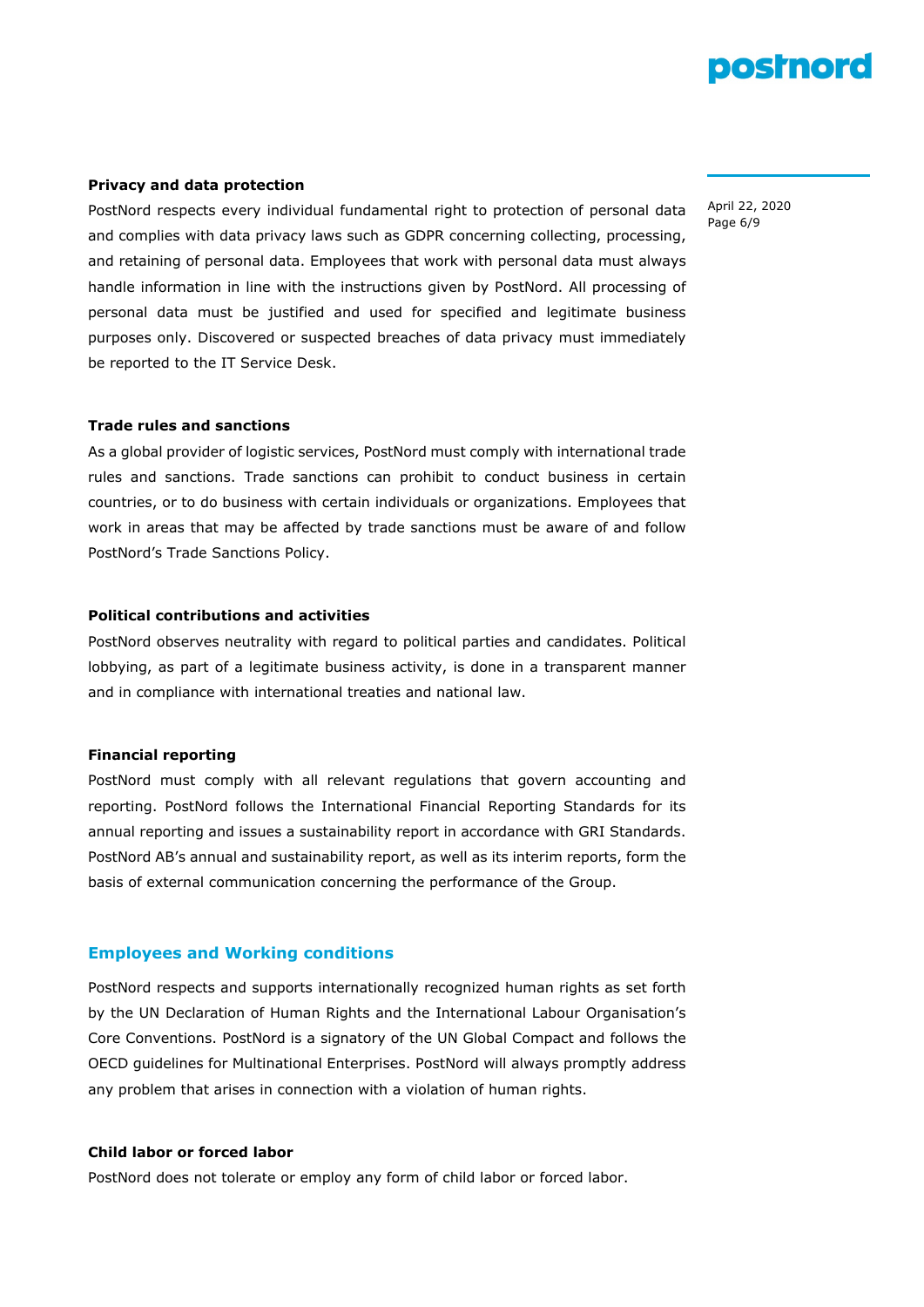### **Freedom of association**

All employees are entitled to join associations, as well as to establish an organization, and bargain collectively in accordance with laws.

April 22, 2020 Page 7/9

# **Working hours and overtime**

PostNord must comply with national laws and regulation regarding workers' contracts, work hours and overtime. Personnel shall be offered conditions of employment in accordance with legal requirements, or levels in accordance with a central collective agreement, with regard to working hours, remuneration, holiday, sick leave and parental leave.

# **Safe and healthy workplace**

PostNord must offer a safe and healthy workplace from a physical, mental and social perspective. PostNord works systematically and transparently on improving the working environment. PostNord performs mapping and risk analyses to manage and minimize risks in the workplace in order to prevent occupational injury and illness. All employees, as well as business partners at PostNord workplaces, must make sure that they perform their duties in accordance with relevant instructions and use the necessary protective equipment.

A large part of our business takes place on the road, so road safety is crucial to PostNord. PostNord conducts systematic road safety initiatives that are continuously evaluated and improved. Employees who drive any kind of vehicle on the job must always comply with applicable traffic regulations, as well as PostNord's internal rules. This means all employees driving for PostNord will wear seat belts, keep a safe distance from the vehicle ahead, respect and comply with speed limits, plan driving with consideration for road conditions and traffic, and take responsibility for keeping vehicles in a safe condition. Driving will never be carried out under the influence of alcohol, drugs, pharmaceuticals or while fatigued, and mobile phones will only be used in hands-free mode. Driving must always be done in compliance with the existing regulations regarding driving and rest times. Drivers and terminal workers must always ensure that their load is secured according to applicable regulation and follow internal instructions for company specific goods.

#### **Diversity and inclusion**

PostNord believes differences contribute to a more dynamic and attractive workplace and that every employee has the right to be treated with respect. No employee may be discriminated, bullied or harassed in any way, for any reason or under any circumstances. PostNord actively pursues diversity and gender equality at all levels of the organization.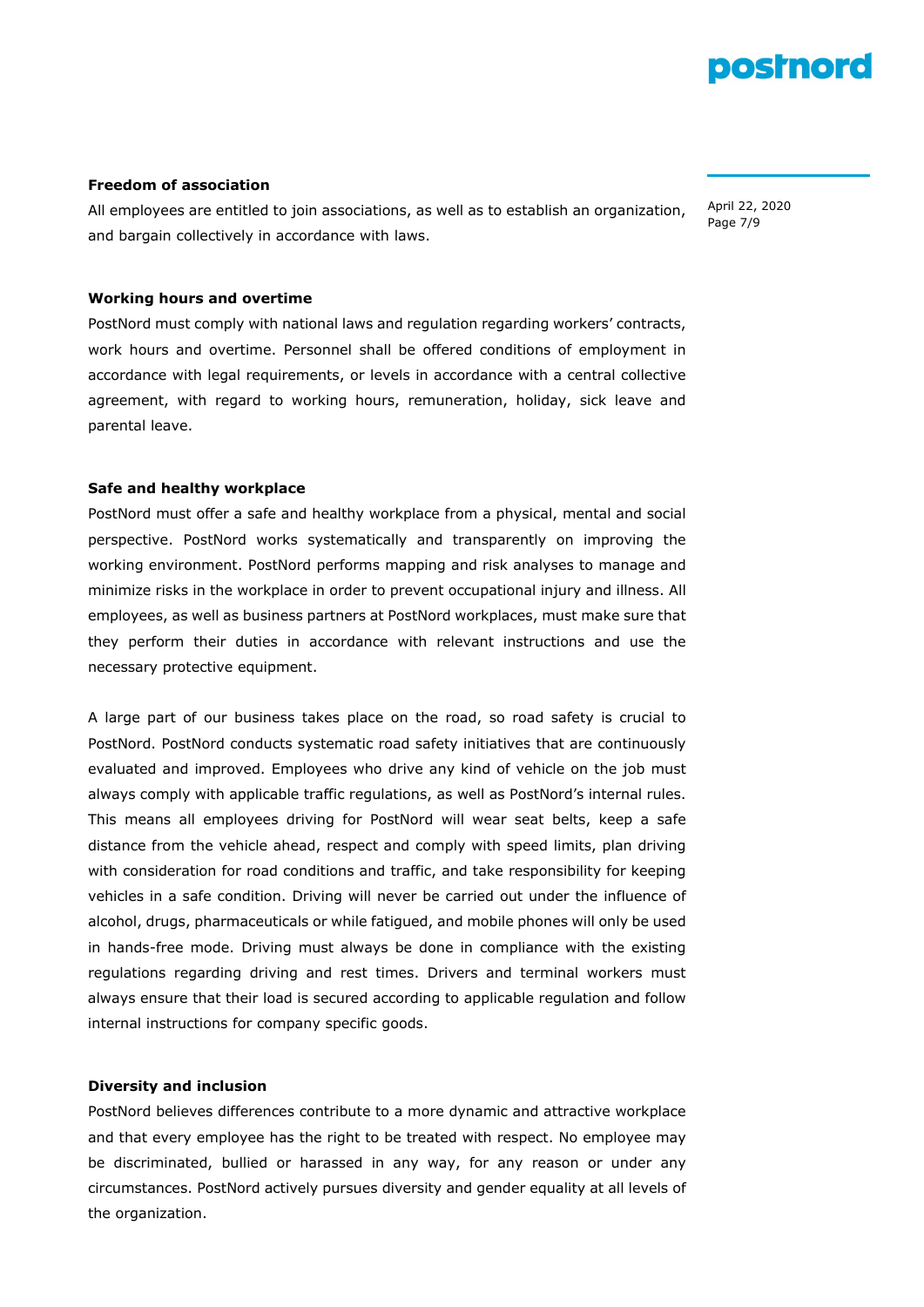

More details can be found in the PostNord Diversity Policy. Managers must serve as role models and take a proactive approach to diversity and gender equality. This includes preventing and correcting bullying, harassment and other improper treatment on the work floor.

April 22, 2020 Page 8/9

# **Alcohol and drug abuse**

No employee or business partner may perform their duties or be at a PostNord workplace under the influence of alcohol or drugs. PostNord is committed to support employees who have substance abuse problems. Employees with alcohol or drug issues have a responsibility of their own to seek help through health services, or by reaching out to their immediate manager.

#### **Social media**

Posting on social media on behalf of PostNord is assigned to specific individuals only, and only PostNord official channels are allowed to use PostNord's logos, images and texts. Employees and business partners are not allowed to use social media in such a way that it can damage the reputation of PostNord. More guidance for employees in this area is given in Instructions for Social Media Activity. If an employee is uncertain about what they have the right to do on social media and what is permitted in the context of the employment relationship, the employee should ask their immediate manager.

# **Business partners**

PostNord aims to build sustainable business with our business partners, that creates value for all, by limiting the negative impact from the supply chain on society and the environment, combat bribery and corruption and contribute to social, environmental and economic development. We take responsibility for the business partners with whom we cooperate and expect the same level of integrity, honesty and ethical behavior from them as they can expect from us. We achieve this by ensuring that the Code of Conduct for Suppliers is always part of the contractual agreement with suppliers, and that the suppliers we use are approved from a sustainability perspective. PostNord's purchasing department is responsible for coordinating the Group common sustainability approval process for suppliers, including of placing relevant requirements on, risk-assessment, approval and follow up our supplier's sustainability performance.